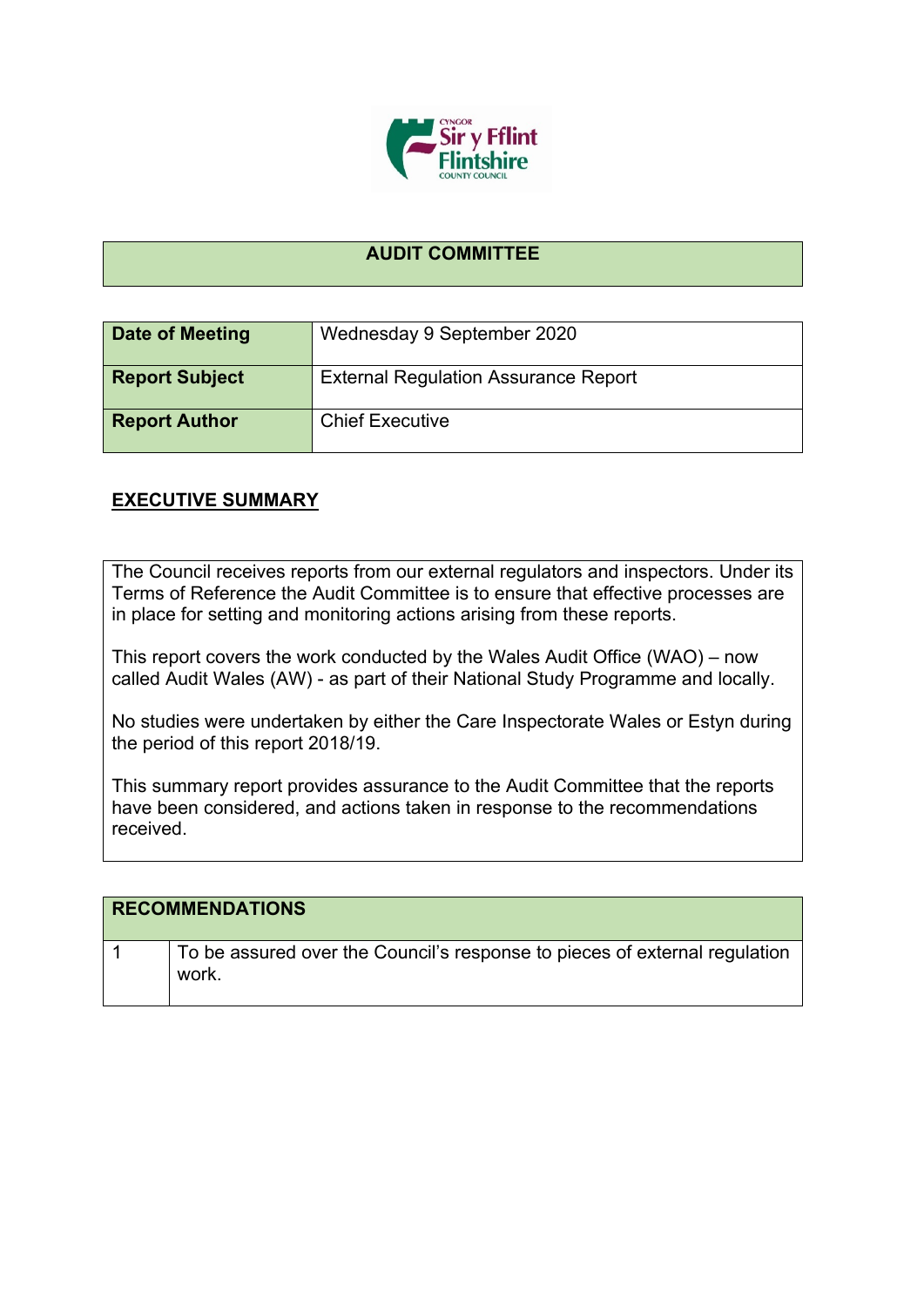## **REPORT DETAILS**

| 1.00 | <b>EXPLAINING THE EXTERNAL REGULATORS AND INSPECTIONS</b><br><b>REPORT</b>                                                                                                                                                                                                                                                                                                              |  |
|------|-----------------------------------------------------------------------------------------------------------------------------------------------------------------------------------------------------------------------------------------------------------------------------------------------------------------------------------------------------------------------------------------|--|
| 1.01 | The Local Government (Wales) Measure contains provisions for the work<br>of audit committees. Statutory guidance made under Section 85 of the<br>Measure, issued in June 2012, says that audit committees should receive<br>and consider reports from external auditors, regulators and inspectors.<br>This arrangement has been in place for a number of years within this<br>Council. |  |
| 1.02 | Since 2014 arrangements have been made that all local reports issued by<br>external auditors, regulators and inspectors are tracked and reported. We<br>have been making an annual tracking report to this Audit Committee. Our<br>locally adopted reporting protocol separates out executive and non-<br>executive roles as follows:-                                                  |  |
|      | • Cabinet $-$ makes the executive response<br>• Overview and Scrutiny – scrutinises the executive response<br>Audit Committee - assures the above arrangements<br>The protocol is attached at Appendix 2.                                                                                                                                                                               |  |
| 1.03 | Where reports by an external auditor, other regulator or inspector contains<br>recommendations specifically for the Council, it is important that they<br>receive proper consideration by both officers and members and are<br>responded to.                                                                                                                                            |  |
|      | The responses will, on occasion, require an action plan to implement<br>changes and appropriate procedures need to be in place to oversee their<br>implementation.                                                                                                                                                                                                                      |  |
|      | It should be noted that there is no requirement to report or respond to<br>recommendations within the WAO/AW national study reports. However the<br>Council undertakes this as a matter of good practice as part of our<br>protocol.                                                                                                                                                    |  |
| 1.04 | It is part of the Terms of Reference of the Audit Committee to ensure that<br>effective processes are in place for setting and monitoring proportionate<br>and effective action plans. The Audit Committee has the specific<br>responsibility for ensuring all audit report recommendations issued by<br>external auditors are implemented.                                             |  |
| 1.05 | Appendix 1 shows the reports received from the Wales Audit Office during<br>2018/19 and the summary findings and responses from the Council<br>including the current status of any actions, marked as follows:                                                                                                                                                                          |  |
|      | • Green $-$ on track / completed<br>Amber – on track, but within acceptable limits<br>Red – limited progress.                                                                                                                                                                                                                                                                           |  |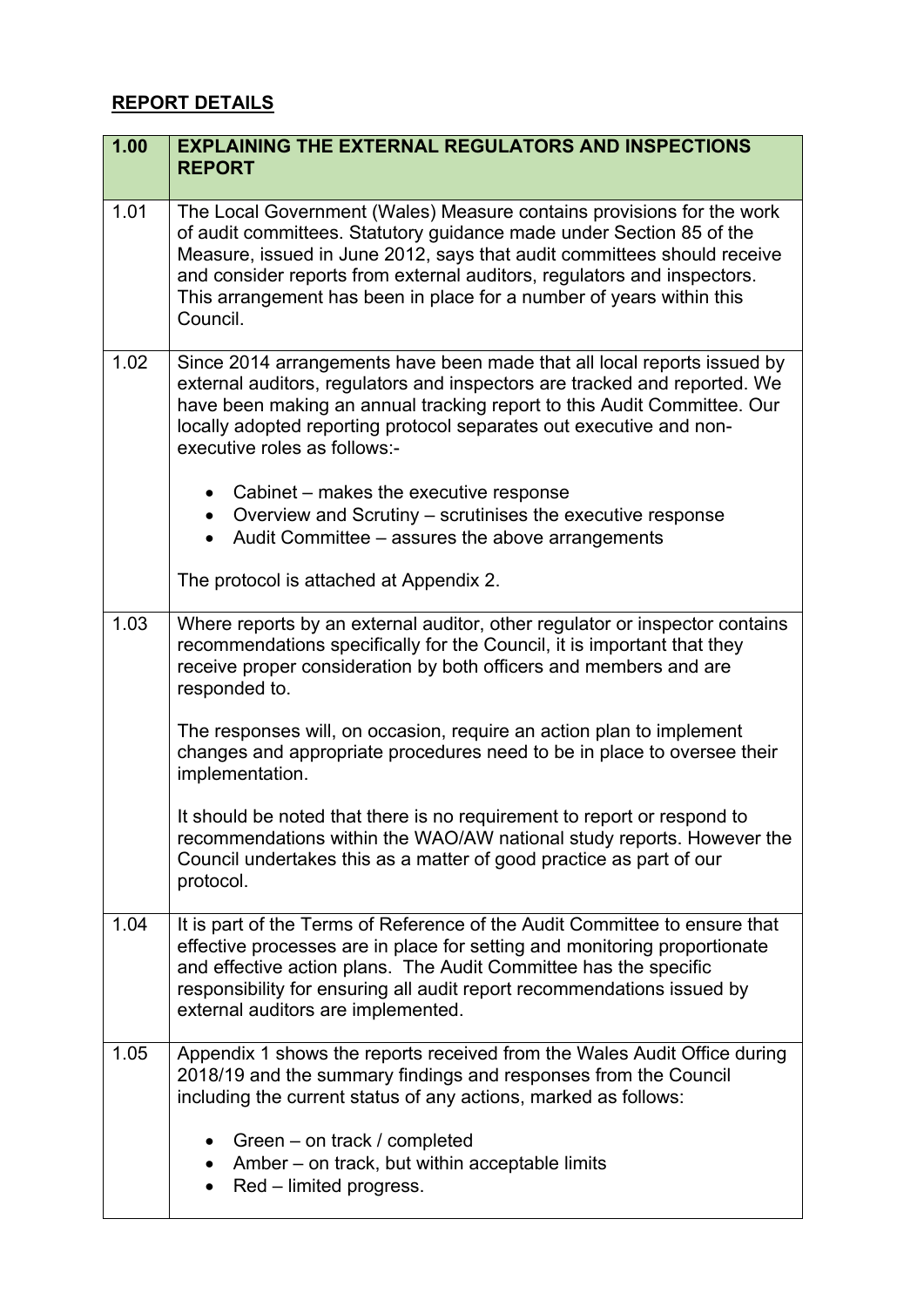| $^{\circ}$ 1.06 | No studies were undertaken by either the Care Inspectorate Wales or<br>Estyn during the period of this report. |
|-----------------|----------------------------------------------------------------------------------------------------------------|
|                 |                                                                                                                |

| $\vert$ 2.00    | <b>RESOURCE IMPLICATIONS</b>                                      |
|-----------------|-------------------------------------------------------------------|
| $^{\circ}$ 2.01 | There are no direct resource implications related to this report. |

| 3.00 | <b>CONSULTATIONS REQUIRED / CARRIED OUT</b>                                                                                                                                                                                                 |
|------|---------------------------------------------------------------------------------------------------------------------------------------------------------------------------------------------------------------------------------------------|
| 3.01 | External reports are considered by Chief Officers and senior managers to<br>determine the actions needed. Where appropriate, Cabinet and Overview<br>and Scrutiny committees review the findings of reports and the Council's<br>responses. |

| 4.00 | <b>RISK MANAGEMENT</b>                                                                                                                                                                        |
|------|-----------------------------------------------------------------------------------------------------------------------------------------------------------------------------------------------|
| 4.01 | The work of the external regulators, and the actions in response to their<br>reports provide assurance to the Council that adequate and effective<br>controls are in place to mitigate risks. |
|      | The Council's protocol in relation to reporting of external assurance reports<br>is attached at Appendix 2                                                                                    |

| 5.00 | <b>APPENDICES</b>                                                                            |
|------|----------------------------------------------------------------------------------------------|
| 5.01 | Appendix 1: External Audit Report Summary<br>Appendix 2: External Assurance reports protocol |

| 6.00 |                                                  | <b>LIST OF ACCESSIBLE BACKGROUND DOCUMENTS</b>                                                                                                           |
|------|--------------------------------------------------|----------------------------------------------------------------------------------------------------------------------------------------------------------|
| 6.01 | <b>Contact Officer:</b><br>Telephone:<br>E-mail: | <b>Wales Audit Office Annual Improvement Report 2018/19</b><br>Jay Davies, Strategic Performance Advisor<br>01352 702744<br>jay.davies@flintshire.gov.uk |

| 7.00 | <b>GLOSSARY OF TERMS</b>                                                                                                                                                                                                                                                            |
|------|-------------------------------------------------------------------------------------------------------------------------------------------------------------------------------------------------------------------------------------------------------------------------------------|
| 7.01 | <b>Wales Audit Office:</b> works to support the Auditor General as the public<br>sector watchdog for Wales. They aim to ensure that the people of Wales<br>know whether public money is being managed wisely and that public<br>bodies in Wales understand how to improve outcomes. |